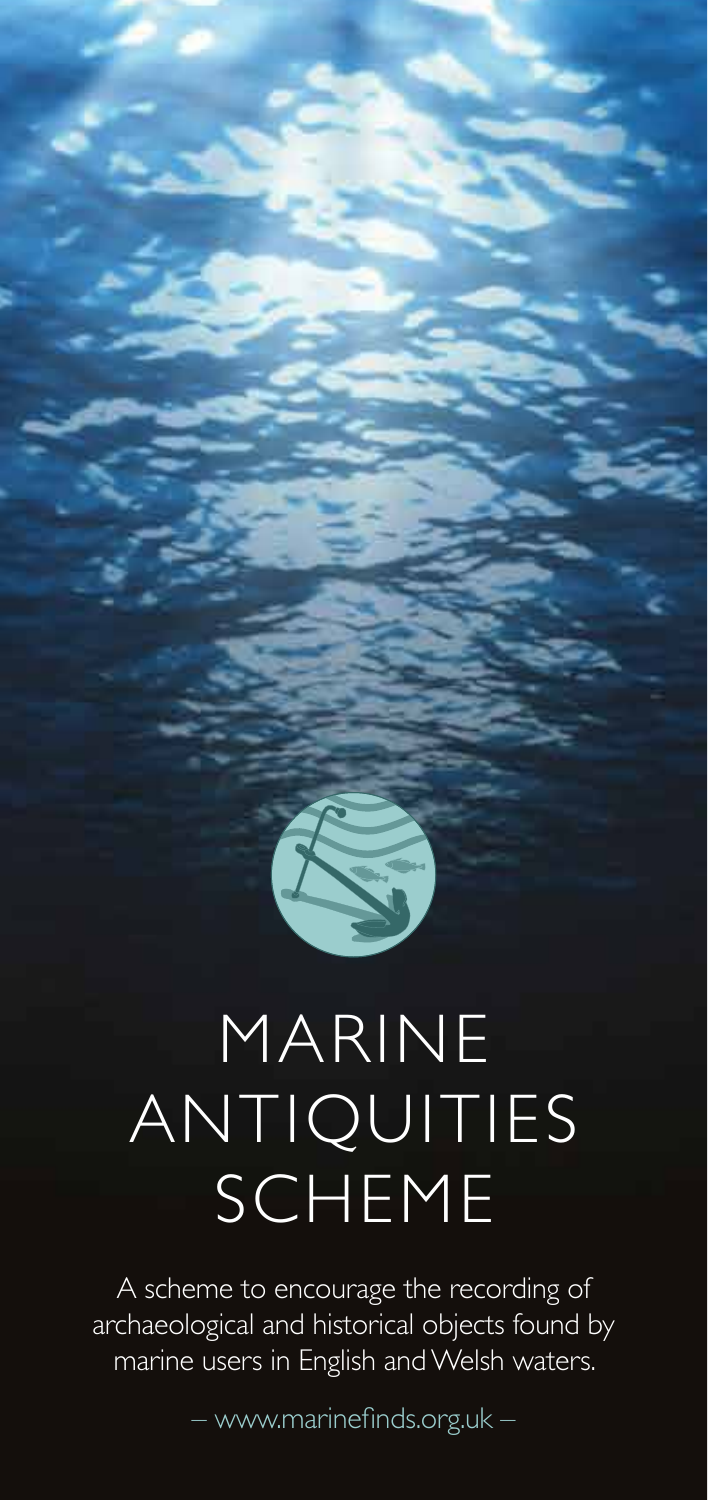

Divers on the wreck of the P&O liner *Moldavia*, sunk in WW1 off the south coast of England

Image: Steve Jones, www.millionfish.com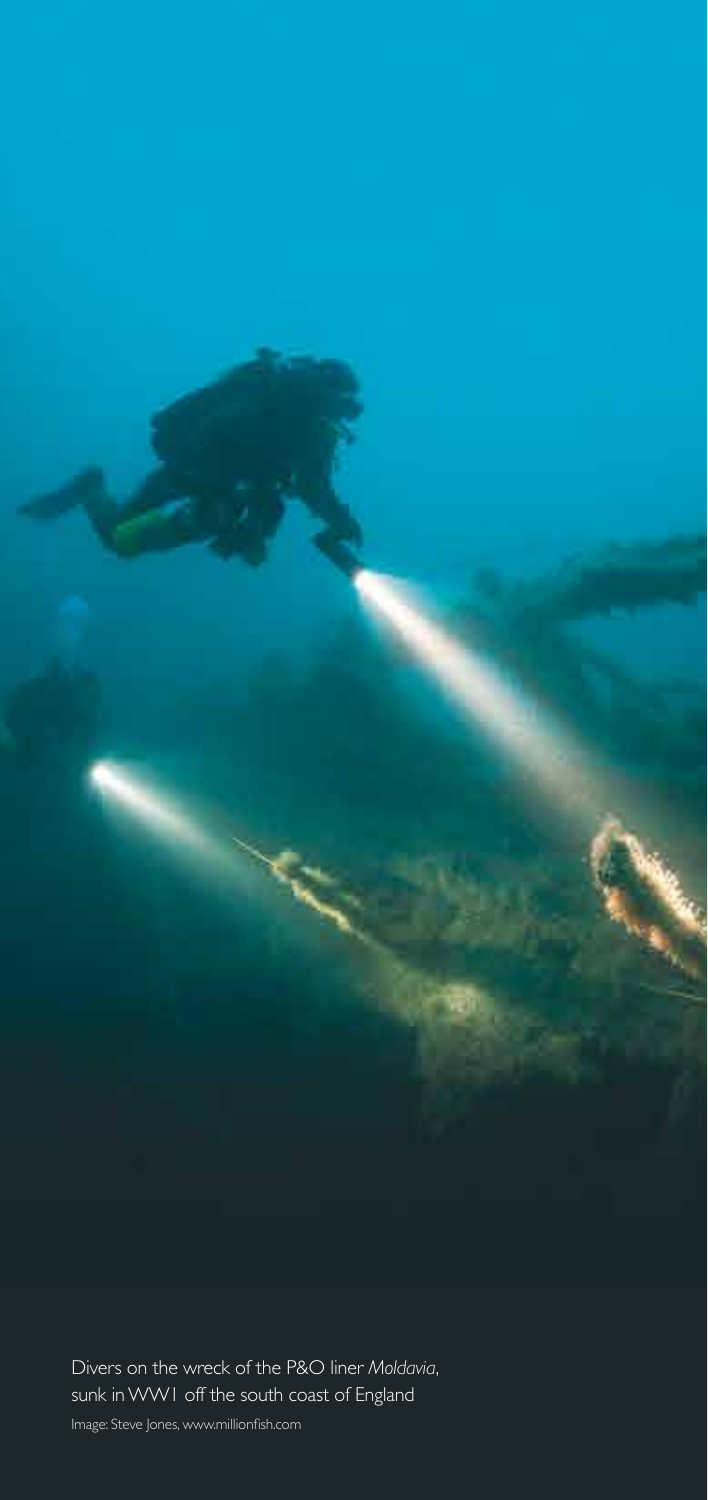### MARINE ANTIQUITIES SCHEME

#### **Every year interesting objects and sites are discovered by divers, fishermen, boat operators and coastal visitors.**

The Marine Antiquities Scheme (MAS) provides a way to record these finds and, at the same time, both help protect and improve the knowledge of our shared underwater cultural heritage. It is a scheme to encourage the recording of archaeological and historical objects and sites found by marine users in England and Wales.

The expert position is that finds should be left in place and undisturbed so that they can be enjoyed by future generations. Nonetheless recoveries are often made, intentionally or by accident, so it is important that these finds are recorded before all knowledge of them is potentially permanently lost.



#### **MAS aims to:**

- Provide finders with a basic scheme to record archaeological and historical material that is found on the seabed around England and Wales
- Establish best practice for finds of underwater cultural heritage
- Help guide finders to satisfy the appropriate legal requirements
- Encourage responsible stakeholder management of the seabed
- Increase the knowledge of underwater cultural heritage and history
- Provide information to inform research and study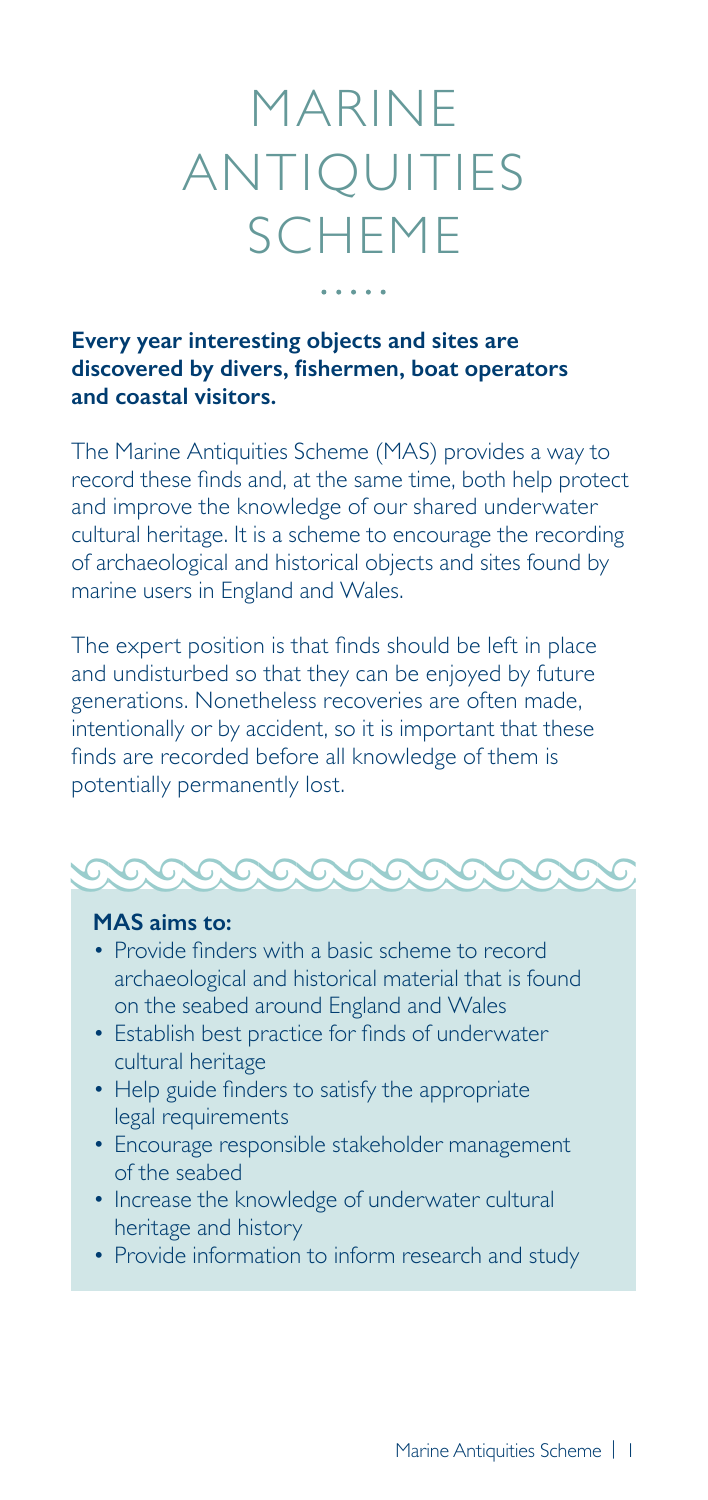### GETTING INVOLVED WITH THE MAS

**You can contribute by recording any archaeological and historical objects or sites you have discovered while in the marine environment.** 

The MAS team will research and identify each find and then publish information about it to the online database for you and others to view or study.



### RECORD A FIND

 $\frac{1}{2} \left( \frac{1}{2} \right) \left( \frac{1}{2} \right) \left( \frac{1}{2} \right) \left( \frac{1}{2} \right) \left( \frac{1}{2} \right)$ 

**If you have discovered material of interest from a marine site in English or Welsh waters MAS would like to hear from you.** 

Any details you have could help to enhance knowledge of how people lived in the past, for example how they interacted with the landscape, sea and seabed.

If you are a fisherman, you may have come across an upstanding object on the seabed that could be the remains of an aircraft. If you are a diver you may have found an anchor or cannonball lying on the seabed. Perhaps you have spotted timbers on the beach while walking that could have come from a wooden shipwreck.

Whatever the case and whatever the find, we encourage you to record the details which will be reviewed and then uploaded onto the national MAS database that is available for all to access, and will help to enhance our shared knowledge of underwater cultural heritage and provide opportunities for wider research.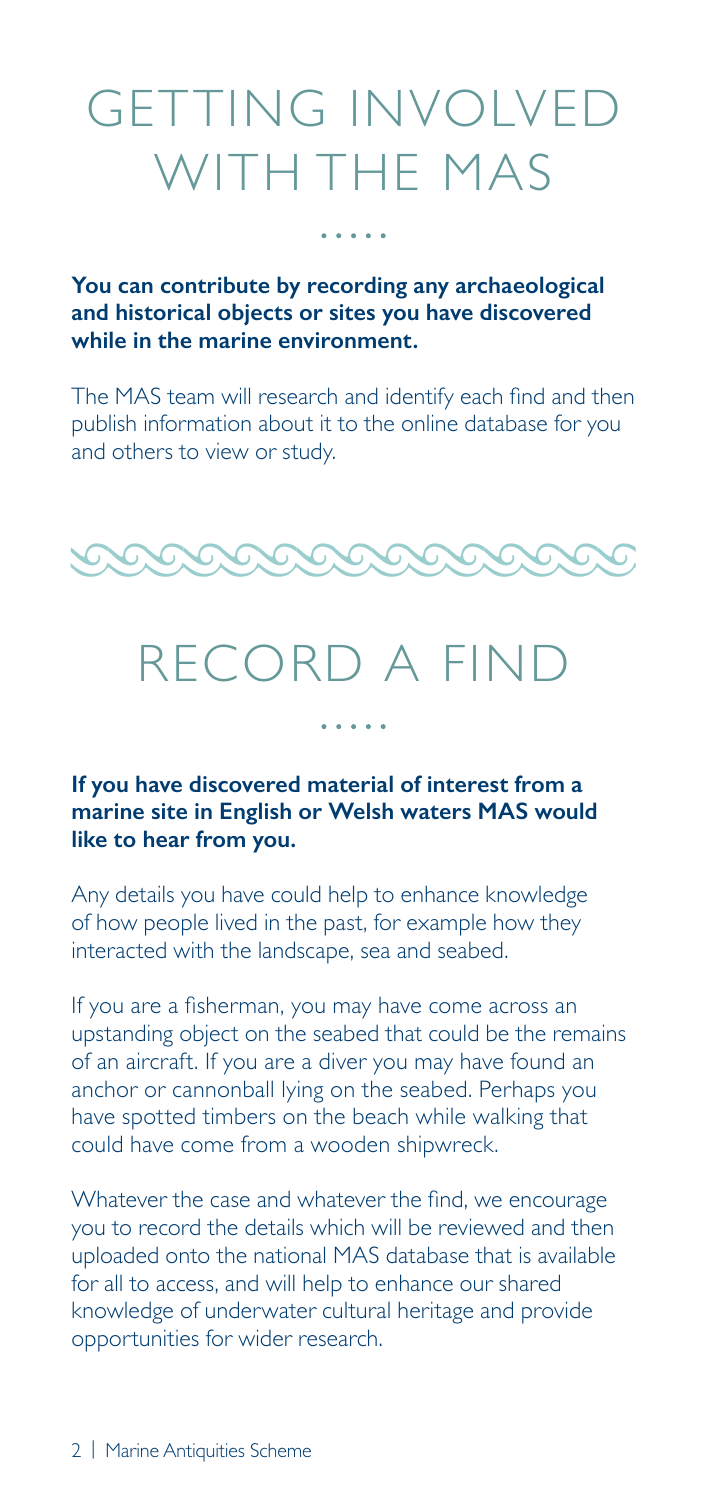### THE RECORDING PROCESS

**To record an archaeological or historical discovery, please use the online recording form or download the MAS app to your mobile device (for iOS or Android only).** 

The MAS app is easy to use, enabling finds to be recorded in a matter of minutes. To download your MAS app, please visit the relevant app store.

The app allows you to locate, record and submit information about archaeological material discovered anywhere within English or Welsh waters from the Mean Low Water Level. The details required include the location of the discovery and a description of the item or site. Up to 10 photos can be added.

Once you have submitted your find you will receive a confirmation email, which will also include the Report of Wreck and Salvage form for submission to the Receiver of Wreck (an officer of the Maritime and Coastguard Agency). You will need to fill this in if your find is considered to be wreck under the Merchant Shipping Act 1995. The MAS team will research your find and prepare details for addition to the MAS database on confirmation that it has been reported to the Receiver.

#### **By recording your finds with the MAS you can receive:**

- Communication as to the importance of the material
- Guidance for identifying objects
- Advice on conservation and storage
- Advice on relevant legislation and assistance with your statutory obligations

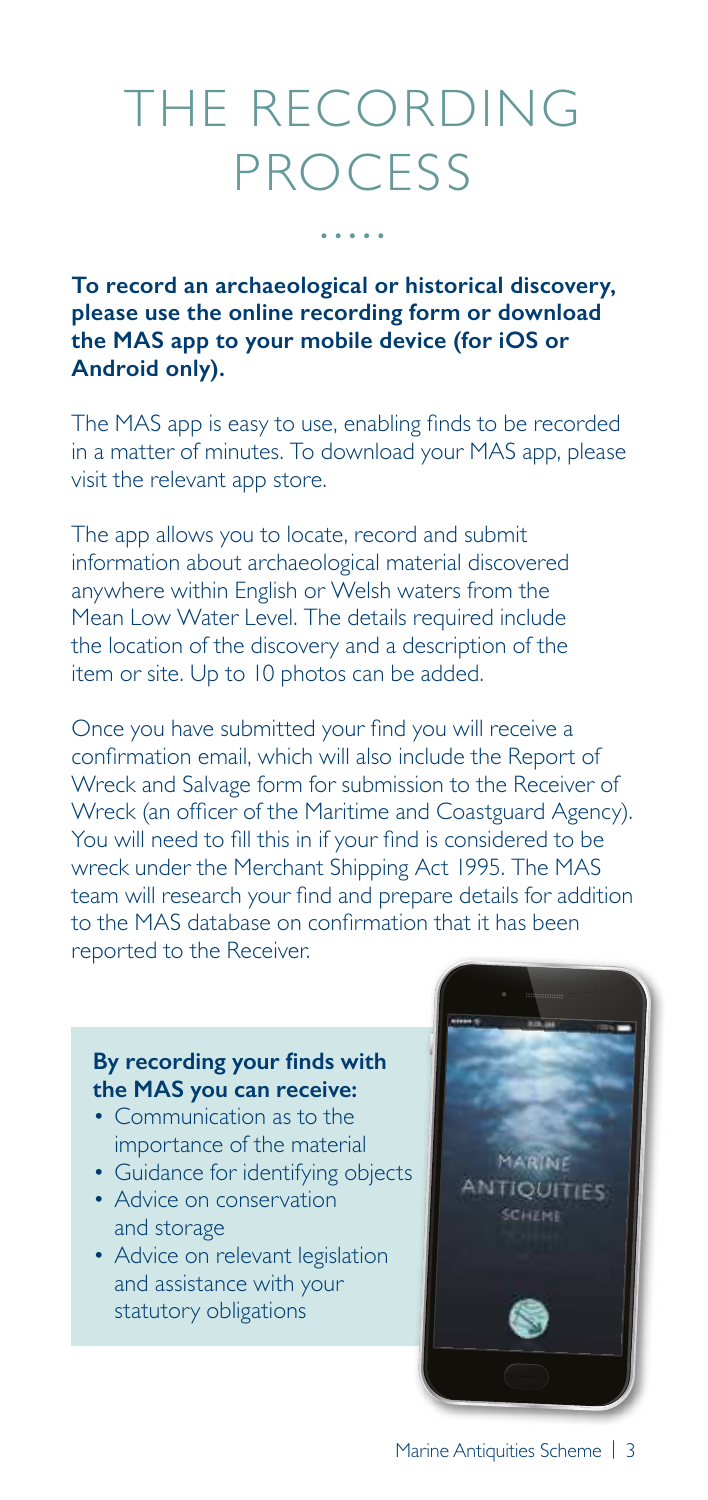## PROTECTING OUR UNDERWATER **HERITAGE**

**The expert position is that finds of an archaeological nature should be left in place and undisturbed so that the character of the marine environment can be enjoyed by future generations.** 

Nonetheless recoveries are often made, intentionally or by accident (for example, while fishing) so it is important that these finds are recorded before all knowledge of them is potentially permanently lost. Equally important is to record objects and sites that are left in situ, to enrich the nation's knowledge and as they may be lost or removed in future.

The MAS app and equivalent online recording form allow you to record objects and sites left in situ as well as those that are recovered.

The MAS offers a way for finders to learn more about the finds they discover, to help characterise the archaeological or historical nature of the marine environment, and allow public access to the data for research.

© Wessex Archaeology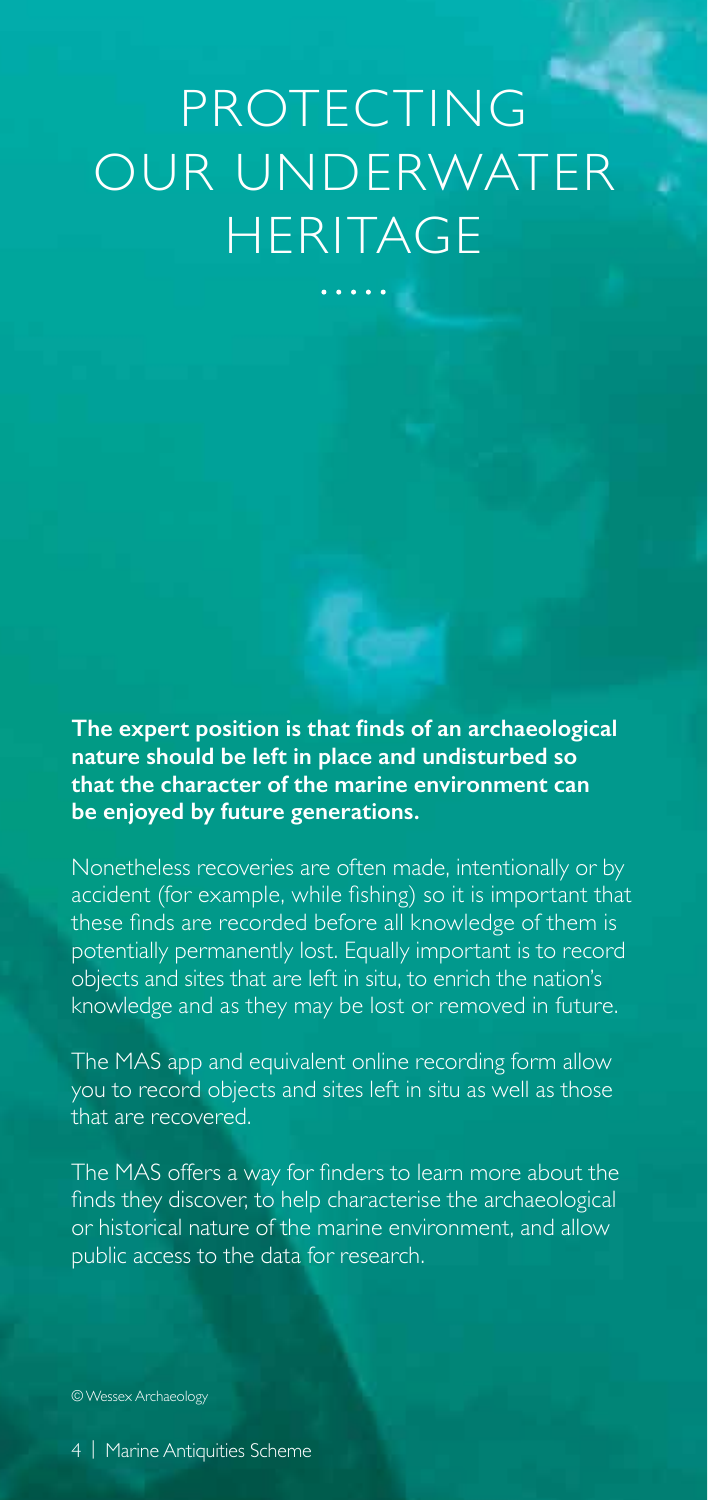### THE 2001 UNESCO CONVENTION

ON THE PROTECTION OF THE UNDERWATER CULTURAL HERITAGE

**The general public has always been instrumental in discovering and recording new underwater sites, and over the years has played a crucial role in creating public awareness and appreciation for underwater heritage.** 

As divers get to experience this heritage first-hand, they are also among those most invested in protecting and preserving our shared heritage for future generations.

The UNESCO 2001 Convention strongly encourages collaboration with members of the public, and advocates responsible public access to underwater cultural heritage including shipwrecks and all other traces of human existence with a cultural, historical or archaeological character. However, such access should always go hand in hand with site protection and preservation; under no circumstances should the nation's common heritage be disturbed or removed for personal or commercial gain.

The UK is not currently a signatory to the Convention, but has adopted the principles set out in the Annex as UK heritage policy. Divers are encouraged to follow UNESCO's Code of Ethics for Diving on Underwater Cultural Heritage Sites and the BSAC, PADI and SSA's Respect Our Wrecks Code of Practice for Wreck Divers.

The MAS encourages finds to be recorded if they have been discovered in a marine context, but left in situ on the seabed where possible.

© Wessex Archaeology Woolly mammoth tusk found in the Humber region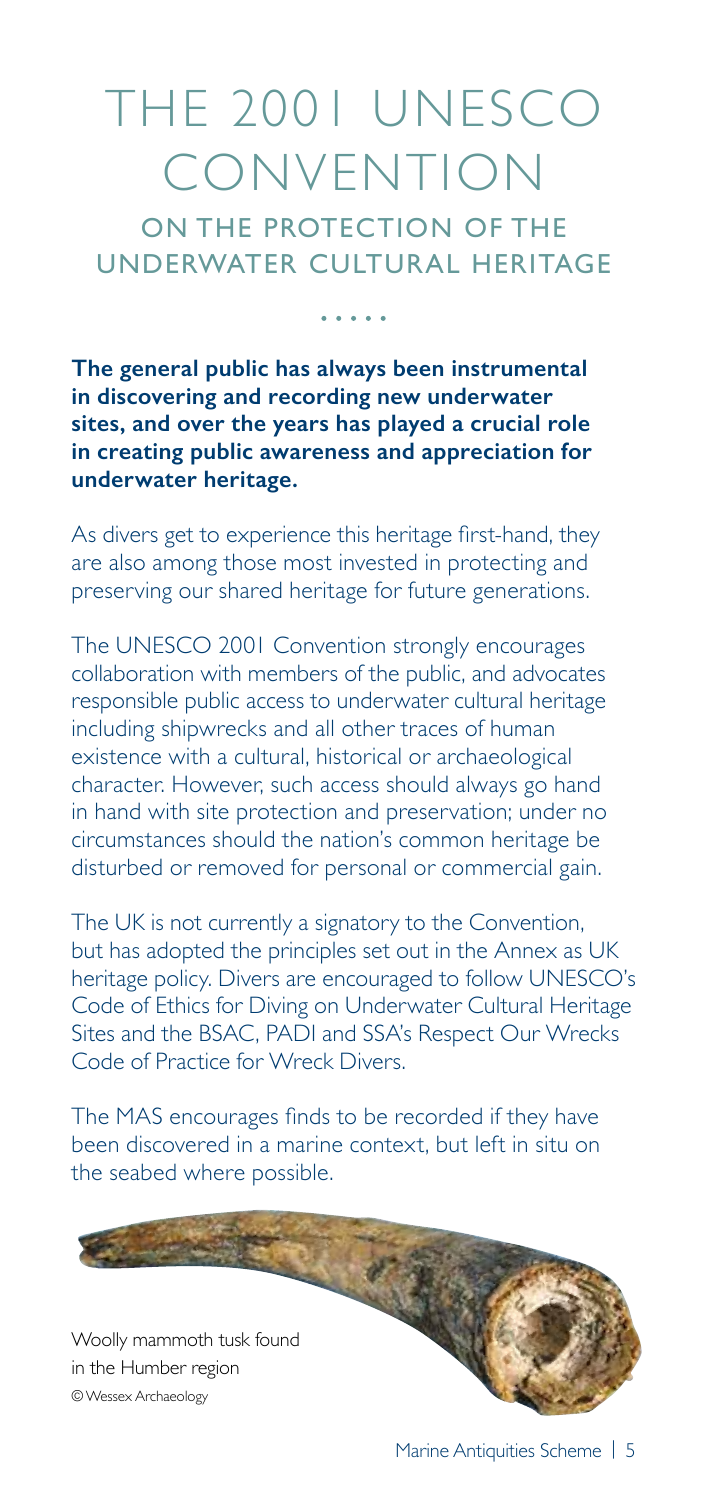### LEGISLATION AND STATUTORY OBLIGATIONS

لأنفر لأنباه

**Legislation relating to the underwater environment must be adhered to whether or not you record your finds with the MAS.** 

There are three main laws applying to wrecks in the UK:

- Merchant Shipping Act 1995
- Protection of Wrecks Act 1973
- Protection of Military Remains Act 1986

The Ancient Monuments & Archaeological Areas Act 1979 may also apply depending on the location of the site.

Under the Merchant Shipping Act 1995 there is a legal obligation to report all finds of wreck to the Receiver of Wreck.

#### **What objects qualify as wreck?**

Wreck is legally defined as jetsam, flotsam, lagan and derelict found in the sea, in any tidal water or on their shores:

- letsam refers to goods thrown over the side of a stricken vessel in order to lighten it.
- Flotsam describes goods that remain afloat after the sinking of a vessel.
- Lagan refers to goods cast overboard from a ship prior to its sinking, which are buoyed for recovery.
- Derelict describes material, whether vessel or cargo, which has been abandoned at sea with no hope of recovery.

If you are in any doubt, it is always safest to report your find to the Receiver of Wreck.

#### **What should I do if I find something that may be wreck?**

You must report all finds of wreck to the Receiver of Wreck within 28 days of the recovery. The obligation to report finds applies to everyone, including archaeologists.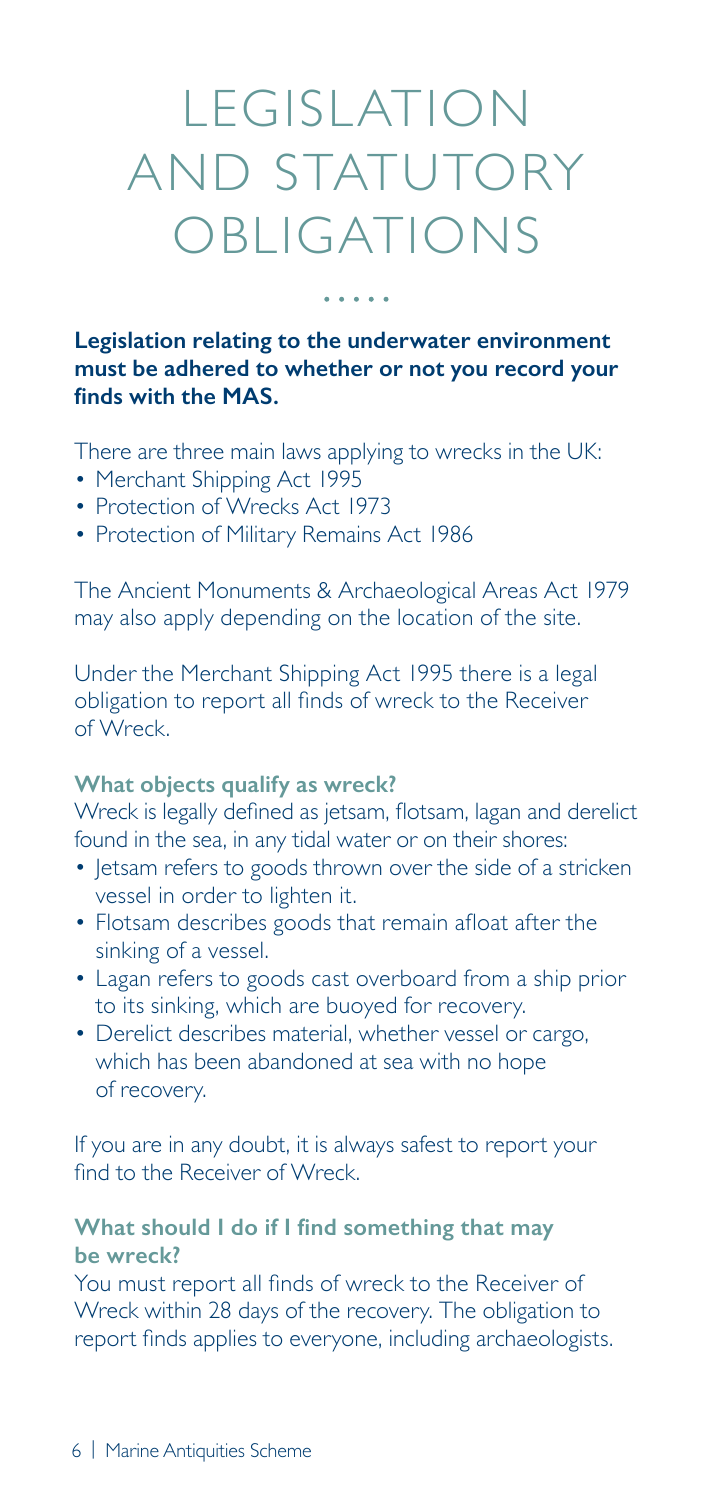### RECEIVER OF WRECK

**All records relating to recovered archaeological and historical material believed to be 'wreck' (objects that were derived from a maritime vessel regardless of size or significance) need to be sent to the Receiver of Wreck (RoW) within 28 days of the discovery being made using their form: 'Report of Wreck and Salvage'.** 

This form is automatically generated as a result of recording a find using the MAS or equivalent online recording form. Once the find is uploaded to the database, the RoW form is emailed to the finder, who must print and check the details on it and then sign and send it to the RoW using the following information.

When a find is recorded through the MAS, an unsigned copy of the form (including contact details as supplied) will automatically be forwarded to the RoW. Recording a find on the MAS database does not replace the need for finders to report wreck to the RoW as described.

Admiralty telescope found off the south coast © Wessex Archaeology

Receiver of Wreck The Maritime and Coastguard Agency Spring Place 105 Commercial Road Southampton SO15 1EG

Phone: 023 8032 9474 Fax: 023 8032 9477 Email: row@mcga.gov.uk

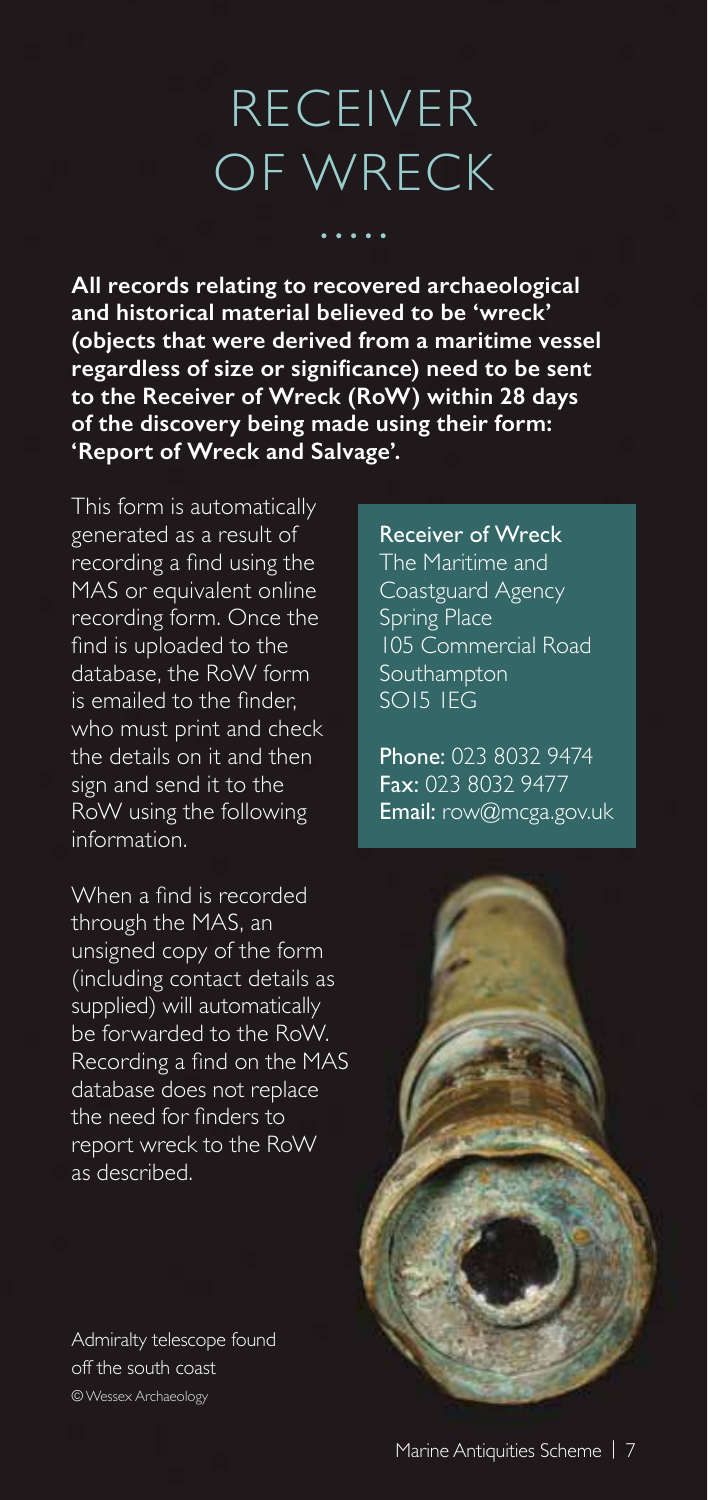**The MAS is funded by The Crown Estate and implemented by Wessex Archaeology. It is largely based on the British Museum's Portable Antiquities Scheme. The MAS was developed with the assistance of the British Sub-Aqua Club, National Maritime Museum, Marine Management Organisation, Historic England, Nautical Archaeology Society and Receiver of Wreck.**

## **THE CROWN**<br>W ESTATE

#### **The Crown Estate**

The Crown Estate is an independent commercial real estate business, created by an Act of Parliament and returning all its profit to the UK Treasury. Its portfolio includes the UK seabed out to the 12 nautical mile territorial limit and around half the foreshore as well as the rights to generate electricity from wind, waves and the tides out to the Continental Shelf. Its active management of the UK seabed includes awarding leases for offshore energy, cables, pipelines and marine aggregate extraction. It funds the MAS through its stewardship programme, which supports projects that generate value and strengthen relationships across its core sectors, delivering lasting benefits to the community, environment and stakeholders. www.thecrownestate.co.uk

### **Twessex<br>Larchaeology**

#### **Wessex Archaeology**

The MAS is managed by the support team at Wessex Archaeology – one of the UK's leading heritage practices and an educational charity. www.wessexarch.co.uk



#### **Portable Antiquities Scheme**

The MAS mirrors the highly successful Portable Antiquities Scheme (PAS), a Department of Culture, Media and Sport funded programme run by the British Museum that collates information about archaeological finds made by members of the public on land and the intertidal area. Since its initiation in 1997 the PAS database has recorded more than one million objects. www.finds.org.uk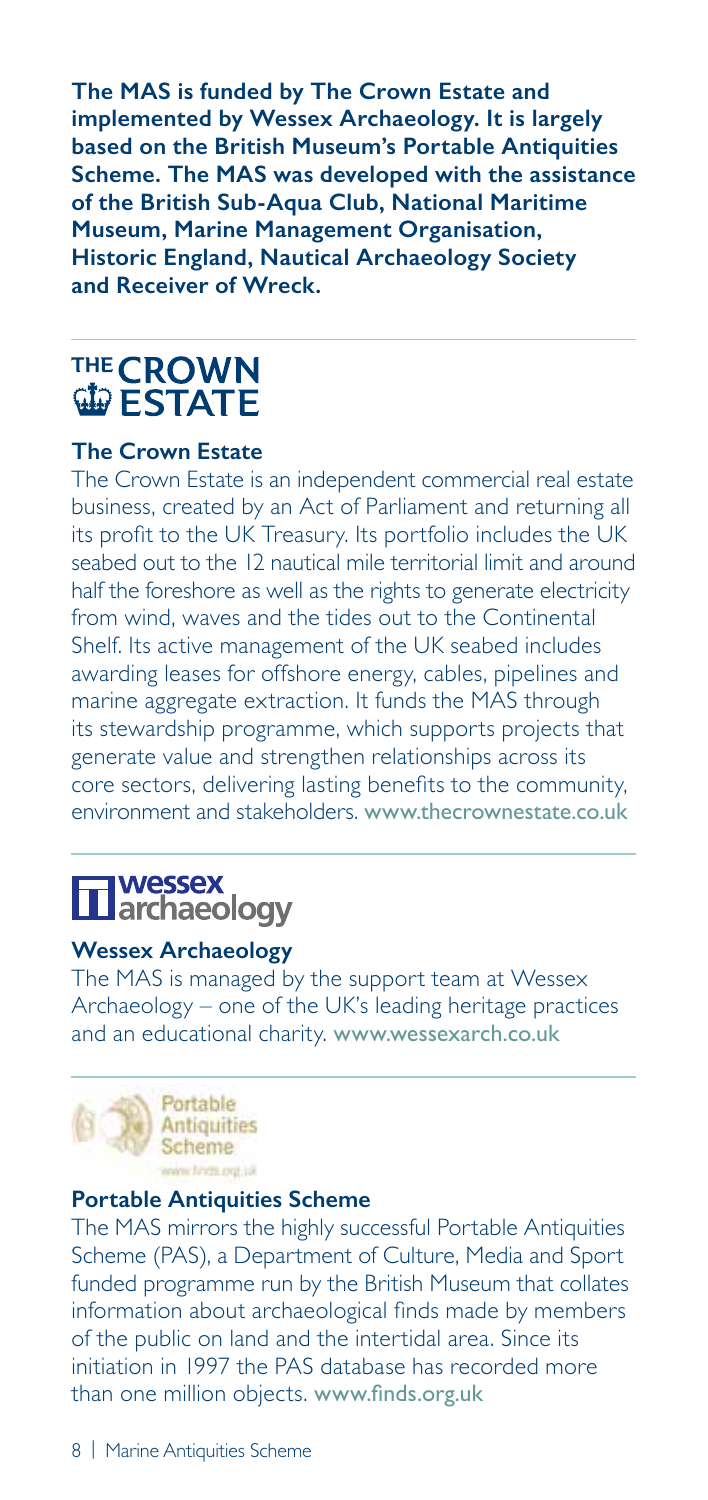